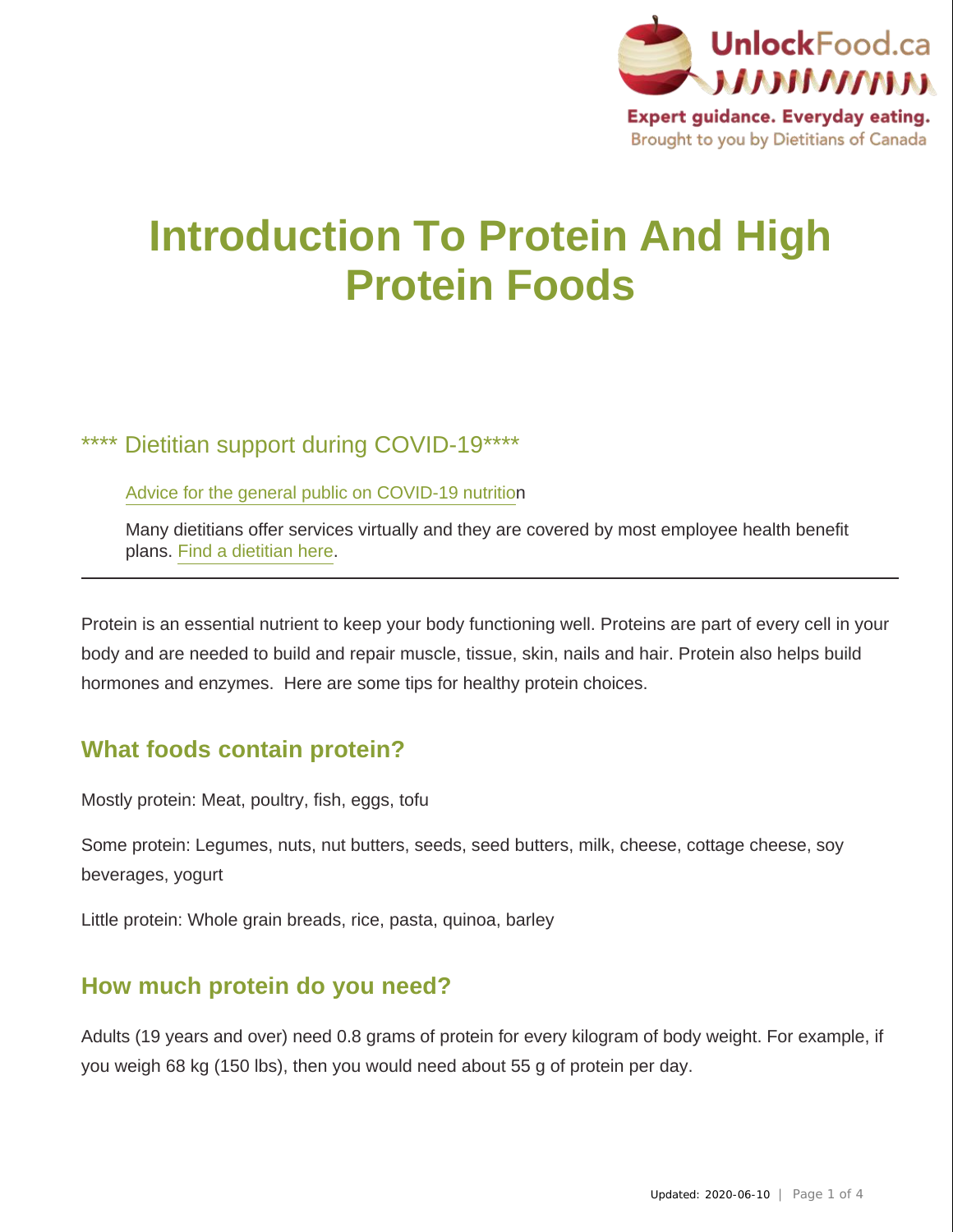

Check out some of the sample meal ideas below to figure out how much protein you may be getting from some common foods.

As long as you're getting enough calories and eating a variety of protein containing foods, healthy adults, athletes and vegetarians don't usually need extra protein. Talk to a [dietitian a](http://www.unlockfood.ca/en/askDisclaimer.aspx)bout the amount of protein that children, pregnant women and breastfeeding women need.

# **Making healthy protein food choices**

Choose protein foods that come from plants more often. Plant-based protein foods can provide more fibre and less saturated fat than other types of protein foods. This can be beneficial for your heart health.

#### Legumes such as [beans, lentils](http://www.unlockfood.ca/en/ViewDocument.aspx?id=279), and soy foods like [tofu](http://www.unlockfood.ca/en/ViewDocument.aspx?id=199) are good sources of protein:

Did you grow up in a family where meat took centre stage on the dinner plate? Try having meat-free meals more often. Many of these plant sources of protein are high in fibre and low in saturated fat, so they help you stay full and keep your heart healthy.

#### Try nuts and seeds:

Nuts, seeds and their butters are good sources of protein and healthy monounsaturated fats. They make great afternoon snacks and yummy additions to salad, cereal and yogurt.

#### Eat fish more often:

Fish are a good source of protein but even more important – they are an excellent source of [omega-3](http://www.unlockfood.ca/en/ViewDocument.aspx?id=78) [fats.](http://www.unlockfood.ca/en/ViewDocument.aspx?id=78) Regular consumption of fish with omega-3 fats can help to reduce the risk of heart disease. Good choices include char, herring, mackerel, rainbow trout, salmon and sardines. If you are choosing fish instead of other high fat foods, this will be good for your weight and your heart. Just remember to prepare your fish in a heart healthy way such as baking, broiling, grilling or poaching.

For information on fish and mercury risk: [Get the reel scoop on fish and mercury](http://www.unlockfood.ca/en/ViewDocument.aspx?id=76)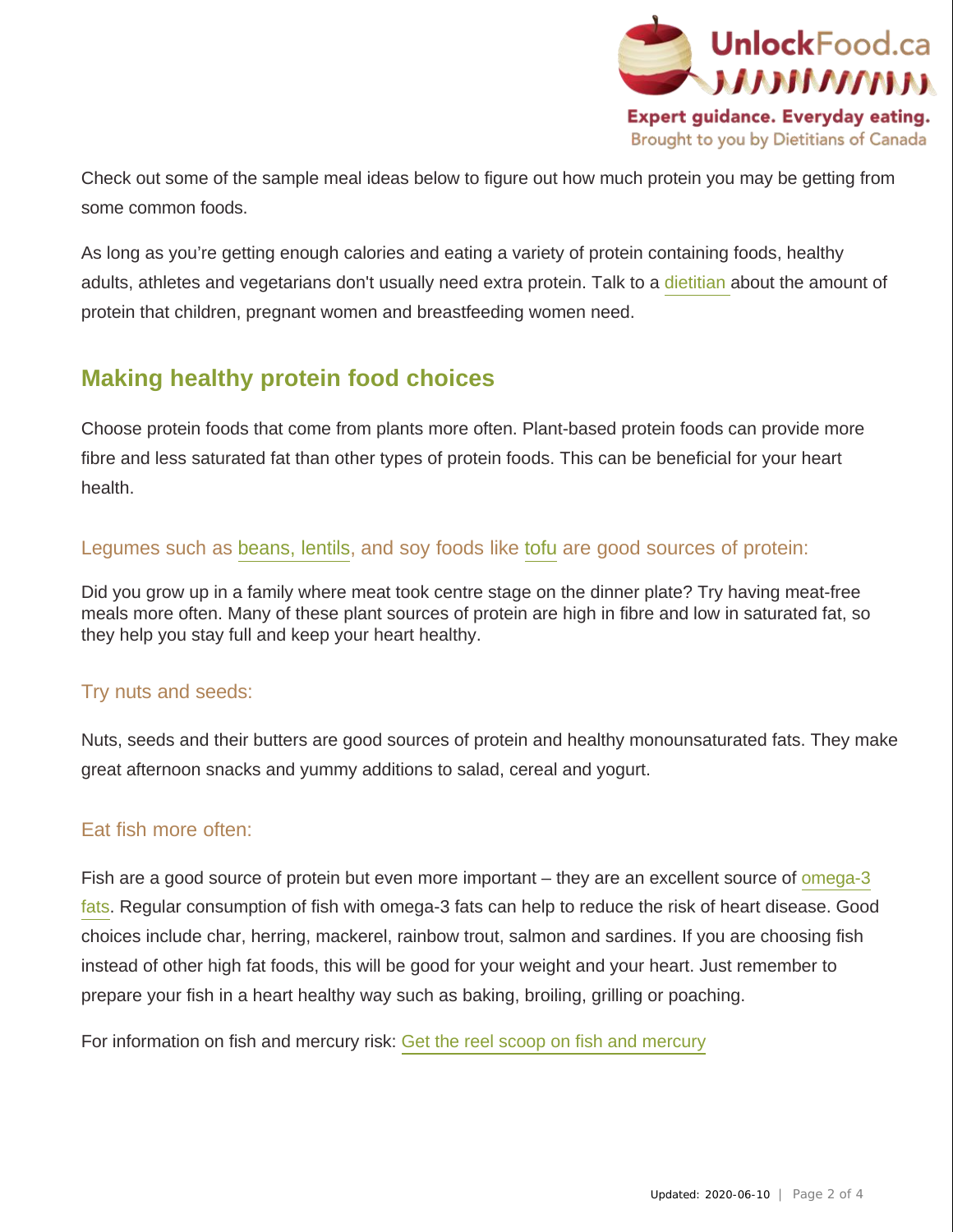

#### Choose lean meats and skinless poultry:

When choosing beef, look for well-trimmed eye of round or sirloin, or extra lean ground beef.

Lean ham, pork tenderloin or loin chops are good pork choices.

Remove the skin from chicken or turkey, as the skin is high in saturated fat. White meat has less fat than dark meat.

Avoid drowning your meat or poultry in high fat sauces such as cream, gravy and butter. Try marinades made with lemon, garlic, yogurt and herbs and spices to get maximum flavour.

Cooking methods to try that require less fat: Baking, broiling, grilling, roasting and barbequing.

## **How much proteins do vegetarians need?**

People often think that being a vegetarian or vegan means that it can be hard to get enough protein. Not true! There are many vegetarian sources of protein. Eggs, low-fat cheese, yogurt and milk are good animal protein sources. Vegans can enjoy beans, lentils, dried peas, tofu, nuts and seeds. Vegetables and grain products all contain small amounts of protein too.

Vegetarian diets have been linked to lower risk for obesity, heart disease and some types of cancer. Even if you're not a vegetarian try having a meal centred on plant sources of protein at least once a week.

## **Need some ideas for getting more vegetable protein in your diet?**

Start your day with a whole-grain cereal or a bowl of oatmeal. Increase the flavour with some almonds or pumpkin seeds. (1/4 cup oatmeal = 3 g protein; 1/4 cup almonds = 8 g protein)

Busy morning? Make your own [protein bars](http://www.unlockfood.ca/en/ViewDocument.aspx?id=232) the night before for a portable breakfast. (1 bar =  $7$ g protein)

Add chickpeas, [lentils](http://www.unlockfood.ca/en/ViewDocument.aspx?id=89) or [black beans](http://www.unlockfood.ca/en/ViewDocument.aspx?id=235) to your soup or salad at lunch. (3/4 cup black beans = 11 g protein;  $\frac{3}{4}$  cup lentils = 13 g protein)

Make a hearty bowl of lentil soup for dinner.

Cook up a big bowl of [bean rich chili](http://www.dietitians.ca/Downloadable-Content/Public/Recipe-Crowd-Pleasing-Vegetarian-Chili.aspx) that's loaded with vegetables. (1 serving = 14 g protein)

Choose whole grain breads and crackers with sliced cheese (1 slice bread = 3 g protein; 50 g